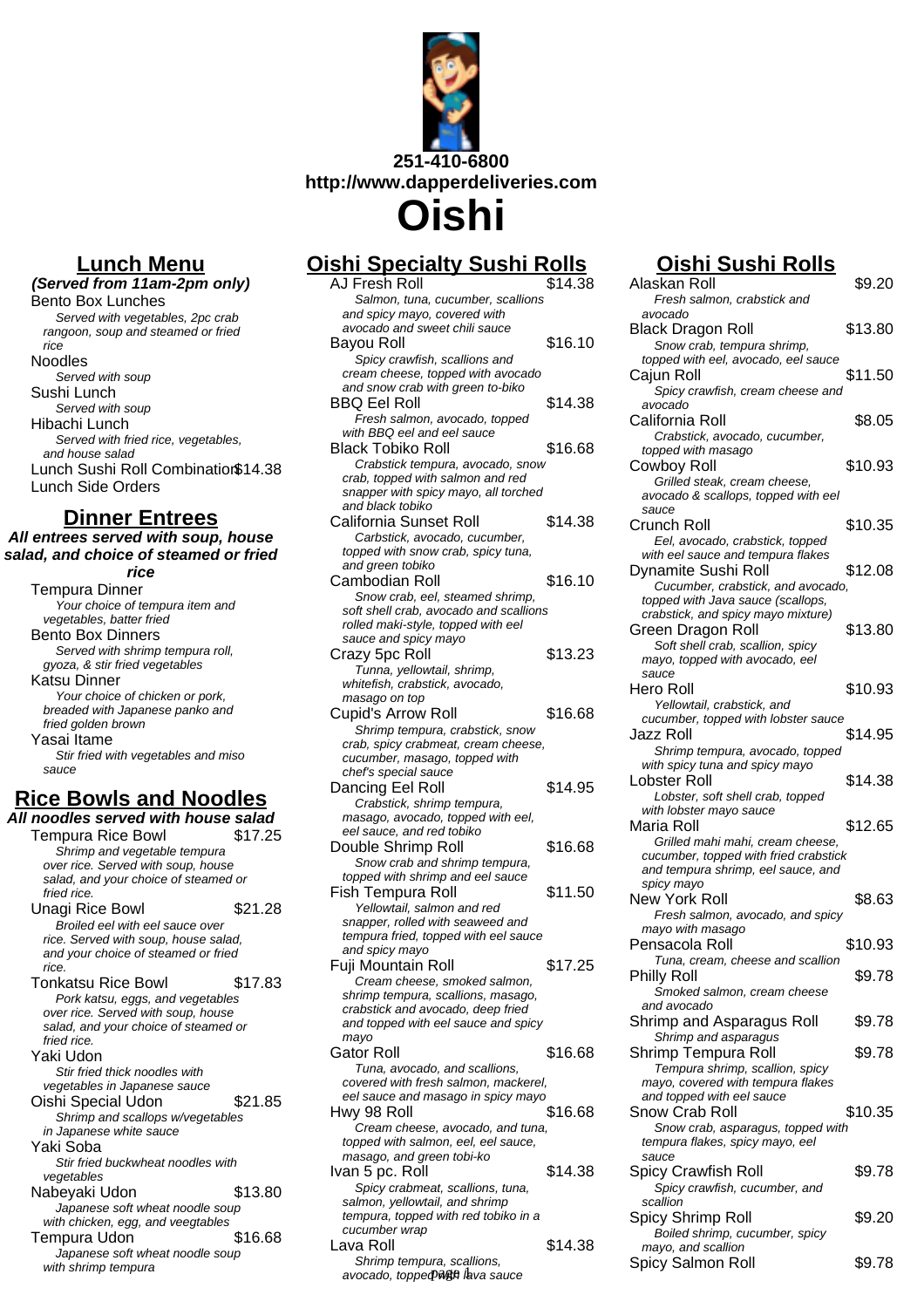## **Hibachi Entreees**

#### **All entrees served with steamed or fried rice, vegetables, soup and house salad**

| Vegetable Dinner Entree              | \$13.80 |
|--------------------------------------|---------|
| <b>Chicken Dinner Entree</b>         | \$17.83 |
| <b>Sirloin Steak Dinner Entree</b>   | \$24.15 |
| Salmon Dinner Entree                 | \$20.70 |
| <b>Shrimp Dinner Entree</b>          | \$23.00 |
| <b>Filet Mignon Dinner Entree</b>    | \$28.75 |
| <b>Scallops Dinner Entree</b>        | \$25.88 |
| Oishi Lobster Dinner Entree          | \$39.10 |
| Steak, Chicken, Shrimp Dinne\$31.05  |         |
| Entree                               |         |
| Steak & Chicken Dinner Entre®24.15   |         |
| Chicken & Shrimp Dinner              | \$23.00 |
| Entree                               |         |
| Steak & Shrimp Dinner Entre \$25.30  |         |
| Steak & Scallops Dinner Entre 26.45  |         |
| Filet Mignon & Chicken Dinne\$27.60  |         |
| Entree                               |         |
| Shrimp & Scallops Dinner             | \$25.88 |
| Entree                               |         |
| Filet Mignon & Shrimp Dinner\$28.75  |         |
| Entree                               |         |
| Filet Mignon & Lobster Dinner\$40.83 |         |
| Entree                               |         |
| Filet Mignon, Chicken & Shrin\$35.08 |         |
| <b>Dinner Entree</b>                 |         |
| Lobster, Shrimp & Scallops           | \$40.25 |
| <b>Dinner Entree</b>                 |         |
| Mahi Mahi Dinner Entree              | \$21.85 |

## **Nigiri and Sashimi**

| 2pc for nigiri and 3pc for sashimi |        |
|------------------------------------|--------|
| Ama Ebi                            | \$8.05 |
| Sweet sheimp                       |        |
| Ebi                                | \$4.60 |
| <b>Boiled shrimp</b>               |        |
| Kajiki Maguro<br>Escolar           | \$6.33 |
| Kano                               | \$5.18 |
| Crabstick                          |        |
| Maguro                             | \$6.90 |
| Tuna                               |        |
| Masago                             | \$5.75 |
| Smelt roe                          |        |
| Saba<br>Mackerel                   | \$5.75 |
| Sake                               | \$5.75 |
| Salmon                             |        |
| Scallops                           | \$6.90 |
| Raw                                |        |
| Tai                                | \$6.33 |
| Red snapper                        |        |
| Tako                               | \$6.33 |
| Octopus                            | \$5.18 |
| Tamago<br>Egg omelet               |        |
| Tji Tako                           | \$6.90 |
| Baby octopus                       |        |
| Tobiko                             | \$5.75 |
| Flying fish roe                    |        |
| Unagi                              | \$6.90 |
| <b>BBQ</b> eel                     |        |
| Conch                              | \$5.75 |
| Hamachi<br>Yellowtail              | \$6.33 |
| Hokkigai                           | \$5.75 |
| Surf clam                          |        |
| Ika                                | \$6.33 |
| Squid                              |        |
| Ikura                              | \$6.90 |
| Salmon Roe                         |        |

| Love Roll<br>Fresh tuna, snow crab and                                                              | \$16.68 |
|-----------------------------------------------------------------------------------------------------|---------|
| avocado in soy wrap<br>Lina Roll                                                                    | \$16.68 |
| Scallions, masago, avocado,<br>crabstick, and tuna, topped with<br>lightly torched fresh salmon and |         |
| special spicy sauce<br>Maguro Mahi Roll<br>Shrimp tempura, asparagus, lava                          | \$18.98 |
| sauce inside, topped with avocado,<br>tuna, spicy mayo, eel sauce and<br>sriracha masago            |         |
| Mother's Day Roll<br>Snow crab, salmon tempura,                                                     | \$16.68 |
| avocado, deep fried, and topped with<br>eel sauce, mayo and scallions                               |         |
| <b>Monster Roll</b>                                                                                 | \$16.68 |
| Cream cheese, snow crab, and<br>shrimp tempura, topped with spicy                                   |         |
| tuna, spicy salmon and green tobiko<br>New Year's Roll                                              | \$16.68 |
| Smoked salmon, boiled shrimp,                                                                       |         |
| scallions and cream cheese, topped<br>with peppered tuna, served with                               |         |
| ponzu sauce                                                                                         | \$15.53 |
| Ninja Roll<br>Spicy crab meat, scallions,                                                           |         |
| avocado, white fish and yellowtail,<br>soy wrapped                                                  |         |
| O-Dee-Ba-Ba Roll                                                                                    | \$17.25 |
| Cream cheese, soft shell crab,<br>shrimp tempura, steak, avocado,                                   |         |
| crabstick, scallions, and masago,                                                                   |         |
| topped with snow crab, peppered<br>tuna, spicy mayo, tempura flakes,                                |         |
| masago, and sweet chili sauce<br>O-Face Roll                                                        | \$15.53 |
| Grilled mahi, cream cheese,                                                                         |         |
| shrimp tempura, avocado and<br>scallions, topped with snow crab,                                    |         |
| tempura flakes, eel sauce and spicy                                                                 |         |
| mayo                                                                                                |         |
|                                                                                                     |         |
| Oishi Roll<br>Scallions, cream cheese, snow                                                         | \$16.68 |
| crab, soft shell crab, shrimp tempura                                                               |         |
| and avocado, topped with eel sauce<br>spicy mayo and tempura flakes                                 |         |
| Oishi Paradise Roll                                                                                 | \$16.10 |
| Scallions, cream cheese, masago,<br>crabstick, tuna, fresh salmon and                               |         |
| yellowtail, topped with avocado, eel<br>sauce, spicy mayo and hot chili                             |         |
| sauce                                                                                               |         |
| <b>Pink Panther Roll</b><br>Spicy crab meat, yellowtail, tuna,                                      | \$17.25 |
| avocado, cucumber, scallions in                                                                     |         |
| soywrap<br>Playboy Roll                                                                             | \$17.25 |
| Cream cheese, shrimp tempura,                                                                       |         |
| avocado, topped with snow crab,<br>masago, tempura flakes and eel                                   |         |
| sauce<br>Rainbow Roll                                                                               | \$14.95 |
| Crabstick, cucumber, spicy mayo                                                                     |         |
| and scallions, tuna, salmon, red<br>snapper on top                                                  |         |
| Red Dragon Roll                                                                                     | \$16.68 |
| Soft shell crab and snow crab,<br>topped with avocado, tuna, masago,                                |         |
| eel sauce                                                                                           |         |
| Red Tobiko Roll<br>Avocado and shrimp tempura,                                                      | \$15.53 |
| topped with spicy mayo spicy tuna,                                                                  |         |
| eel sauce, and red tobiko<br>Royal Shrimp Roll                                                      | \$15.53 |
| Cream cheese, scallions, avocado<br>and shrimp tempura, panko deep                                  |         |
| fried and topped with a sweet chili                                                                 |         |
| sauce<br>Sakura Roll                                                                                | \$16.68 |
| Shrimp tempura, avocado, topped                                                                     |         |
| with spicy mayo crawfish mixture<br>Samurai Roll<br>page 2                                          | \$14.38 |

| Chopped spicy salmon, cucumber      |         |
|-------------------------------------|---------|
| and scallion                        | \$9.78  |
| Spicy Tuna Roll                     |         |
| Chopped spicy tuna, spicy mayo      |         |
| and scallion                        |         |
| Sunshine Roll                       | \$11.50 |
| Avocado, cream cheese, fried        |         |
| crabstick, topped with spicy mayo   |         |
| and eel sauce                       |         |
| Surf and Turf Roll                  | \$12.65 |
| Grilled steak, shrimp tempura,      |         |
| avocado, cream cheese, topped with  |         |
| eel sauce                           |         |
| <b>Tiger Roll</b>                   | \$17.25 |
| Snow crab, avocado, topped with     |         |
| tuna, salmon, eel and eel sauce     |         |
| Unagi Roll                          | \$10.35 |
|                                     |         |
| BBQ eel and avocado, topped with    |         |
| eel sauce                           |         |
| Vegetarian Roll                     | \$8.63  |
| Avocado, cucumber and               |         |
| asparagus                           |         |
| Volcano Roll                        | \$12.08 |
| California topped with volcano      |         |
| topping (crabstick, Japanese mayo,  |         |
| masago, and srirachi sauce mixture) |         |
|                                     |         |
|                                     |         |

## **Sushi and Sashimi Platters**

| Sushi Regular                                         | \$19.55 |
|-------------------------------------------------------|---------|
| 7 pc nigiri and California roll                       |         |
| Sushi Deluxe                                          | \$23.00 |
| 9 pc nigiri and shrimp tempura roll                   | \$21.85 |
| Sashimi Regular<br>12 pc chef's choice sashimi        |         |
| Sashimi Deluxe                                        | \$25.30 |
| 15 pc chef's choice sashimi                           |         |
| Sushi & Sashimi Combo                                 | \$31.05 |
| 7 pc nigiri, 9 pc sashimi and                         |         |
| California roll                                       |         |
| Chirashi Sushi                                        | \$23.00 |
| 12 pc chef's choice sashimi over<br>rice              |         |
| Sashimi Martini                                       | \$11.50 |
| Sashimi, cucumber, and chef's                         |         |
| spicy sauce served in a martini glass                 |         |
| Love Boat                                             | \$44.85 |
| Lobster, volcano, shrimp tempura,                     |         |
| and fish tempura rolls and spider<br>maki             |         |
|                                                       |         |
| <u>Soups and Salads</u>                               |         |
| Oishi Special Seafood Salad                           | \$13.80 |
| Squid, jellyfish, seaweed salad,                      |         |
| octopus, and cucumbers mixed with                     |         |
| a hint of hot chili sauce                             |         |
| Special Seaweed Salad<br>Seaweed salad with cucumber, | \$8.05  |
| squid, eel sauce, spicy mayo and                      |         |
| topped with masago and tempura                        |         |
| flakes                                                |         |
| House Salad                                           | \$3.45  |
| <b>Cucumber Salad</b>                                 | \$3.45  |
| Seaweed Salad                                         |         |
| Squid Salad                                           | \$5.75  |
|                                                       | \$6.90  |
| Miso Soup                                             |         |
| Chicken Soup                                          |         |

| いしいとし                               |         |
|-------------------------------------|---------|
| Agedashi Tofu                       | \$6.33  |
| Deep fried tofu cooked in a special |         |
| sauce                               |         |
| Calamari                            | \$9.78  |
| Fried pieces of squid               |         |
| Crab Rangoon                        | \$6.33  |
| Cream cheese and crabmeat filled    |         |
| fried wantons                       |         |
| <b>Dynamite Appetizer</b>           | \$11.50 |
| Mussels topped with spicy           |         |
| crabmeat                            |         |
| Ebi Sumai                           | \$7.48  |
| (6) Deep fried shrimp dumplings     |         |
|                                     |         |